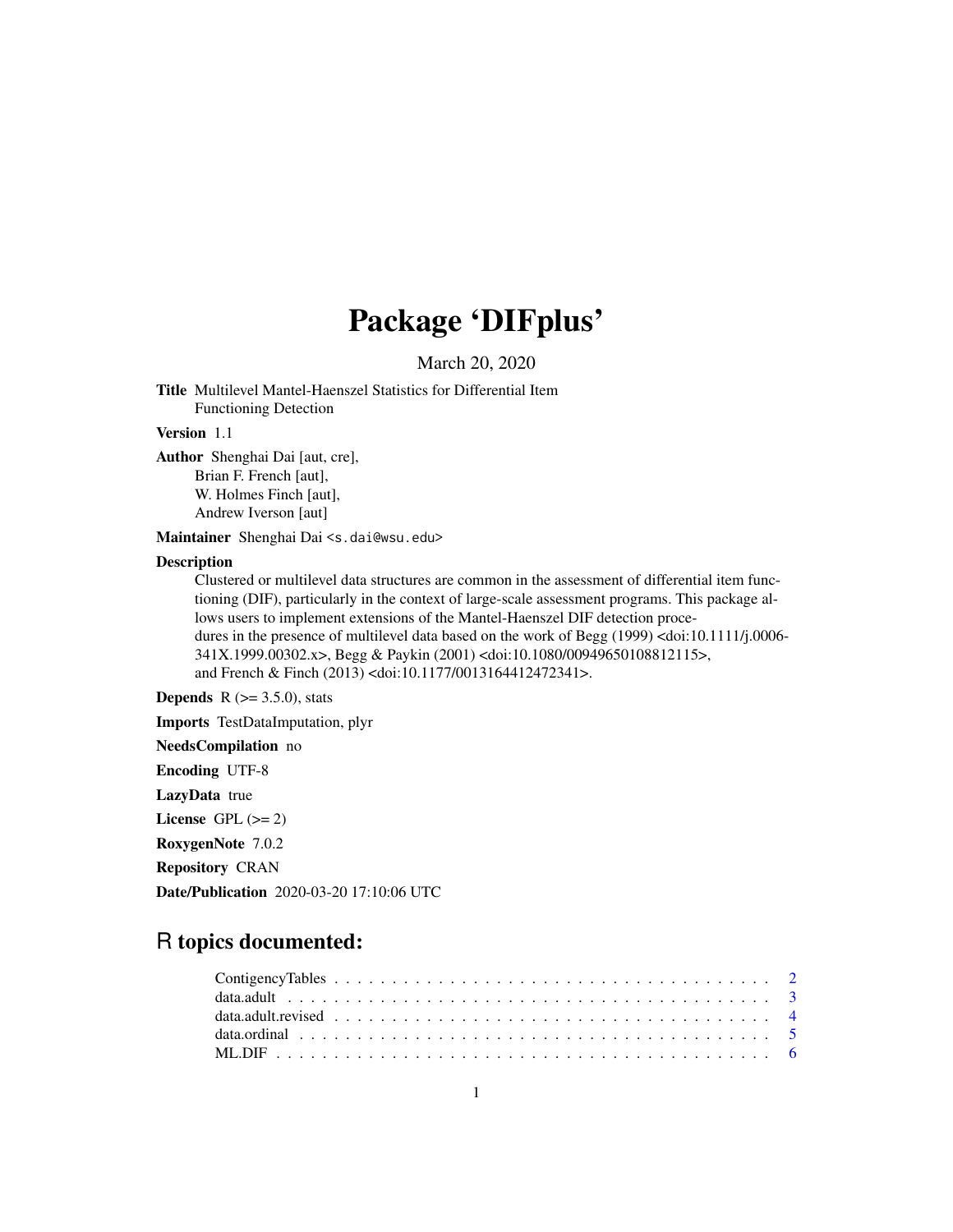#### <span id="page-1-0"></span>**Index** [9](#page-8-0)

ContigencyTables *Function to create contigency tables*

# Description

This function creates contigency tables by strata for each item. Both dichotomous and polytomous item responses are allowed. It also handles missing responses and returns a cleaned data set with no missing data.

# Usage

```
ContigencyTables (Response.data, Response.code=c(0,1),
      Group, group.names=NULL, Stratum=NULL, Cluster=NULL,
      missing.code="NA", missing.impute="LW", print.information=TRUE)
```
# Arguments

| Response.data     | A scored item responses matrix in the form of matrix or data frame. This matrix<br>should not include any other variables (group, stratum, cluser, etc.).                                                                                                                                                                                                                                                                                                                                                                                                                                                                                             |
|-------------------|-------------------------------------------------------------------------------------------------------------------------------------------------------------------------------------------------------------------------------------------------------------------------------------------------------------------------------------------------------------------------------------------------------------------------------------------------------------------------------------------------------------------------------------------------------------------------------------------------------------------------------------------------------|
| Response.code     | A numerical vector of all possible item responses. By default, Response.code=c(0,1).                                                                                                                                                                                                                                                                                                                                                                                                                                                                                                                                                                  |
| Group             | The variable of group membership (e.g., gender). Its length should be equal to<br>the sample size of the item response matrix.                                                                                                                                                                                                                                                                                                                                                                                                                                                                                                                        |
| group.names       | Names for each defined group (e.g., c('Male','Female')). This argument is<br>optional. By default, group.names=NULL. If not provided, group names of<br>"Group.1, Group.2, etc." will be automatically generated.                                                                                                                                                                                                                                                                                                                                                                                                                                     |
| Stratum           | The matching variable. By default, Stratum=NULL. If not provided, the ob-<br>served total score will be used.                                                                                                                                                                                                                                                                                                                                                                                                                                                                                                                                         |
| Cluster           | The cluster variable. Its length should be equal to the sample size of the item<br>response matrix. By default, Cluster=NULL. This variable will not be used to<br>generate contigency tables. It will be included in the returned data set for DIF<br>analysis.                                                                                                                                                                                                                                                                                                                                                                                      |
| missing.code      | Indication of how missing values were defined in the data. By default, miss-<br>ing.code="NA".                                                                                                                                                                                                                                                                                                                                                                                                                                                                                                                                                        |
| missing.impute    | The approach selected to handle missing item responses. By default, miss-<br>ing.impute="LW", indicating the list-wise deletion will be used. Other options<br>include: "PM" (person mean or row mean imputation),"IM" (item mean or col-<br>umn mean imputation), "TW" (two-way imputation), "LR" (logistic regression<br>imputation), and EM (EM imputation). Check the package "TestDataImpu-<br>tation" (https://cran.r-project.org/package=TestDataImputation) for<br>more details.<br>Note. If any missing data are detected on group, cluster, or stratum variables,<br>listwise deletion will be used before handling missing item responses. |
| print.information |                                                                                                                                                                                                                                                                                                                                                                                                                                                                                                                                                                                                                                                       |
|                   | Indicator of whether function running information is printed on screen. By de-<br>fault, print.information=TRUE.                                                                                                                                                                                                                                                                                                                                                                                                                                                                                                                                      |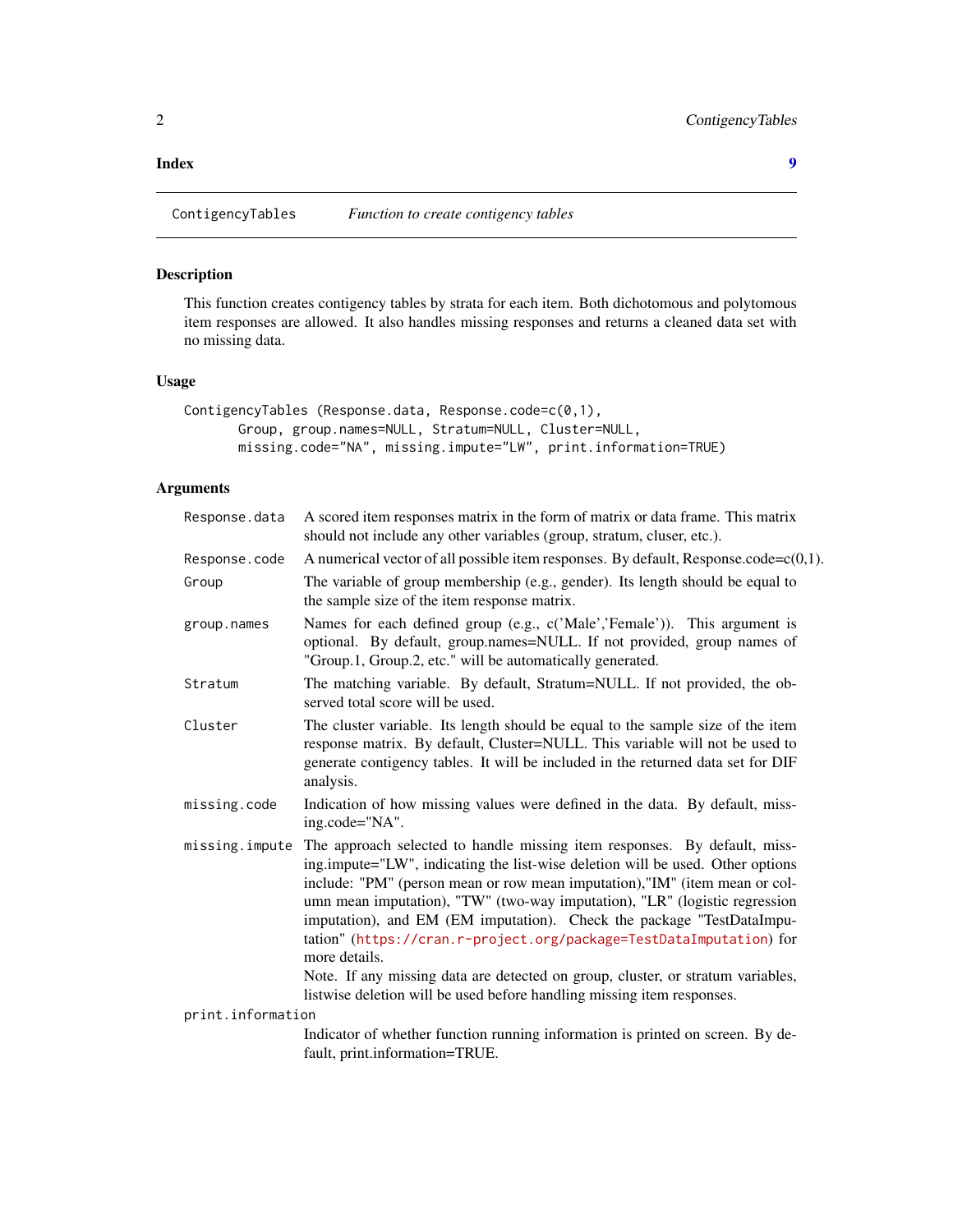#### <span id="page-2-0"></span>data.adult 3

# Details

This function creats contigency tables.

# Value

A list of strata statistcs, contigency tables, etc.

| Strata.stats       | Summary statistics for each item: n.valid.strata, n.valid.category, and also sam-<br>ple sizes for each stratum across items.                                       |
|--------------------|---------------------------------------------------------------------------------------------------------------------------------------------------------------------|
| c.table.list.all   |                                                                                                                                                                     |
|                    | A list that contains all contigency tables across items and strata.                                                                                                 |
| c.table.list.valid |                                                                                                                                                                     |
|                    | A list that contains only valid contigency tables across items and strata. Strata<br>that have missing item response categories or zero marginal means are removed. |
| data.out           | A cleaned data set with variables "Group", "Group.factor", "Cluster", "Stratum",<br>and all item responses (with missing data handled).                             |

### Examples

```
#Specify the item responses matrix
data(data.adult)
Response.data<-data.adult[,2:13]
#Run the function with specifications
c.table.out<-ContigencyTables(Response.data, Response.code=c(0,1),
                              Group=data.adult$Group, group.names=NULL,
                              Stratum=NULL, Cluster=NULL, missing.code="NA",
                              missing.impute= "LW",print.information = TRUE)
#Obtain results
c.tables.all<-c.table.out$c.table.list.all
c.tables.valid<-c.table.out$c.table.list.valid
c.table.out$Strata.stats
data.use<-c.table.out$data.out
```
data.adult *Data Example (binary)*

# Description

This data example contains binary (0/1) responses of 684 participants to 12 items. Particpants were classified into 34 clusters and 2 groups.

#### Usage

data("data.adult")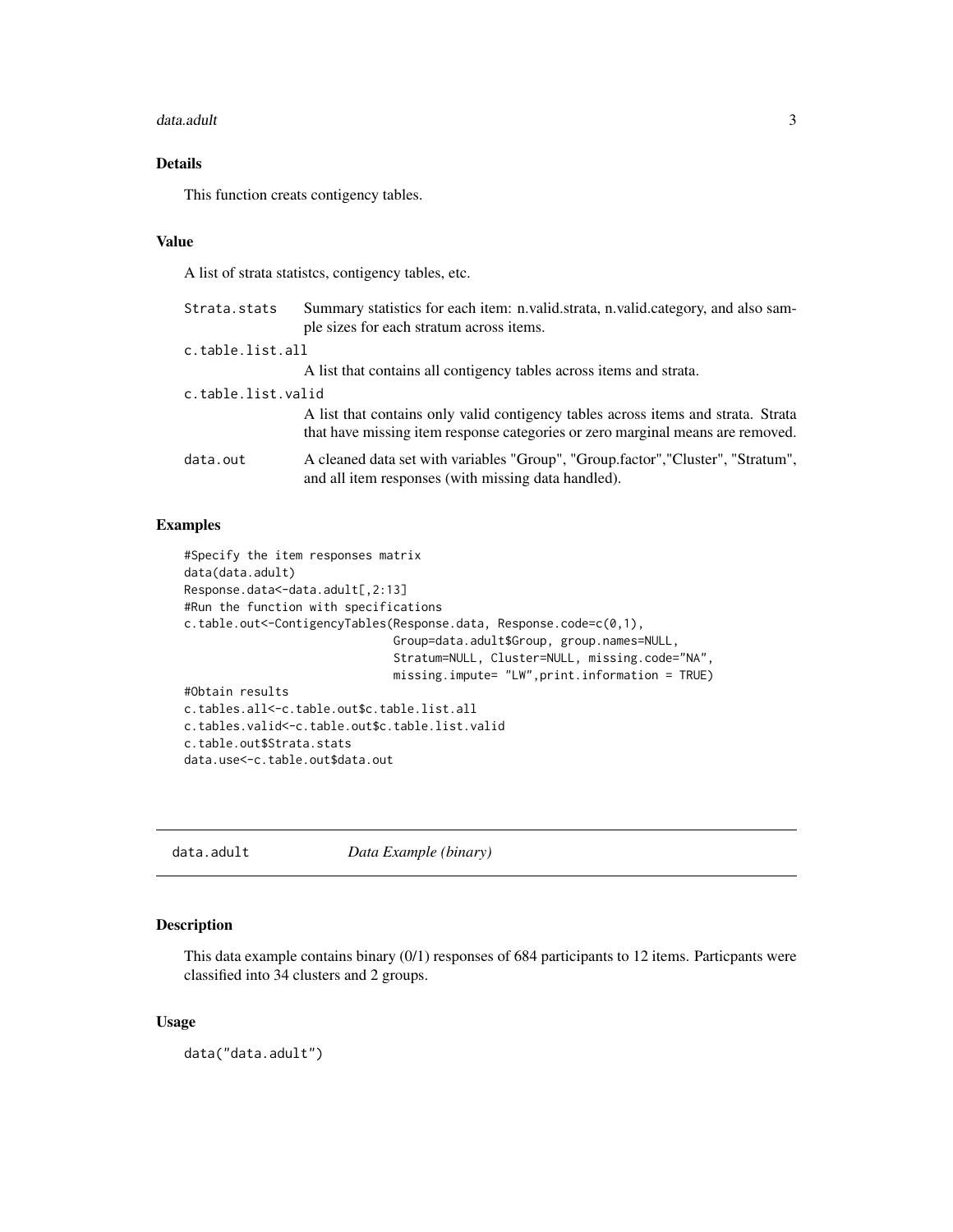## <span id="page-3-0"></span>Format

A data frame with 684 observations on the following 14 variables.

Cluster The cluster variable

I1 Item 1

- I2 Item 2
- I3 Item 3
- I4 Item 4
- I5 Item 5
- I6 Item 6
- I7 Item 7
- I8 Item 8 I9 Item 9
- I10 Item 10
- I11 Item 11
- I12 Item 12

Group Binary group membership variable

# Details

A data set with 14 variables: (1) binary (0/1) responses of 684 participants to 12 items; (2) a cluster indicator variable; and (3) a group indicator variable.

# Examples

```
data(data.adult)
## maybe str(data.adult) ; plot(data.adult) ...
```
data.adult.revised *Modified data.adult by removing all strata with zero marginal means.*

# Description

This data example contains binary (0/1) responses of 684 participants to 12 items. Particpants were classified into 10 clusters, 2 groups, and 3 strata.

#### Usage

```
data("data.adult.revised")
```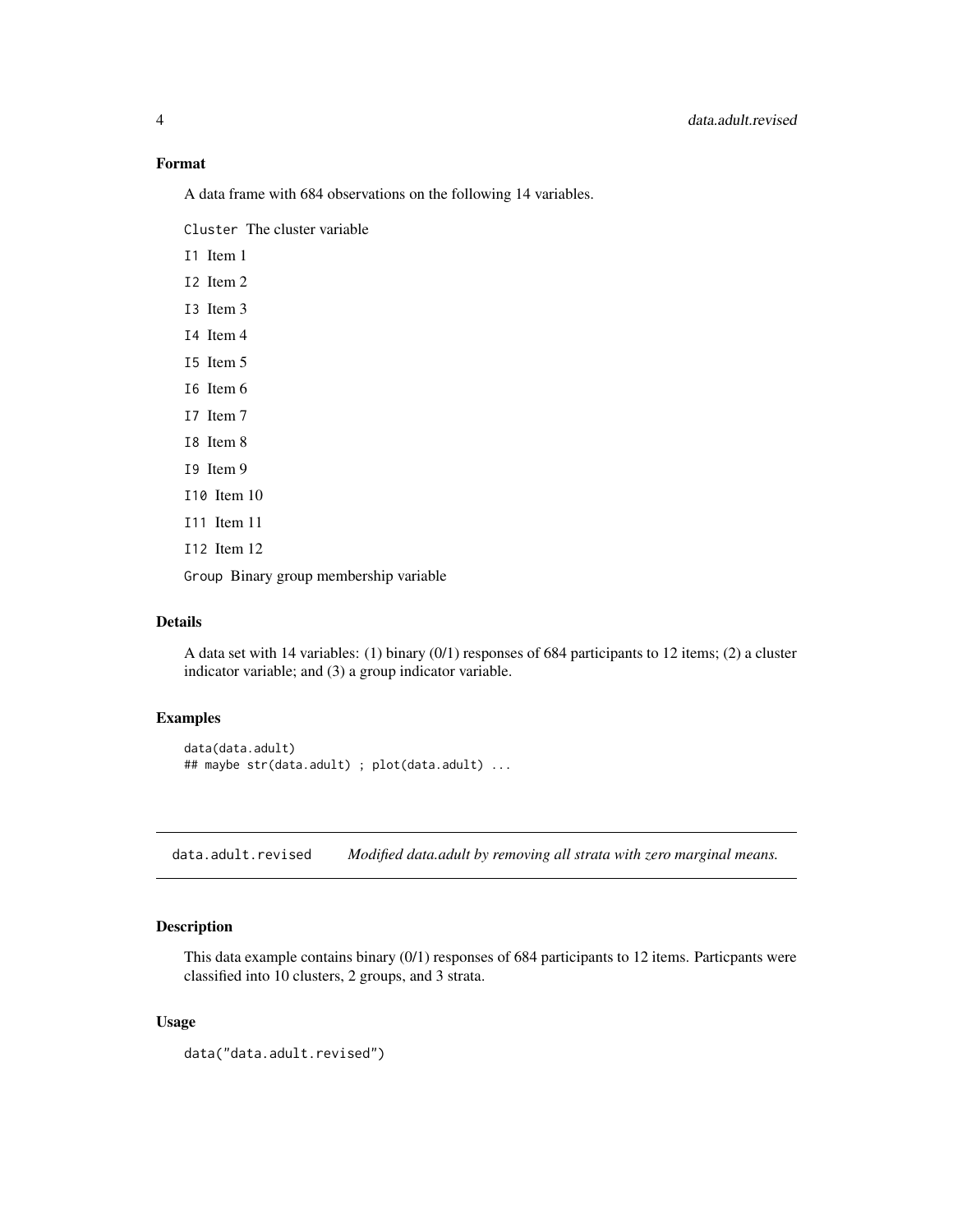#### <span id="page-4-0"></span>data.ordinal 5

# Format

A data frame with 684 observations on the following 15 variables.

Cluster The cluster variable

I1 Item 1

- I2 Item 2
- I3 Item 3
- I4 Item 4
- I5 Item 5
- I6 Item 6
- I7 Item 7
- I8 Item 8
- I9 Item 9
- I10 Item 10
- I11 Item 11
- I12 Item 12

Group Binary group membership variable

Stratum A prespecified matching variable with three levels

# Details

A data set with 15 variables: (1) binary (0/1) responses of 684 participants to 12 items; (2) a cluster indicator variable with ten levels; (3) a group indicator variable with two levels; and (4) a stratum variable with three levels.

#### Examples

```
data(data.adult.revised)
## maybe str(data.adult.revised) ; plot(data.adult.revised) ...
```
data.ordinal *Data Example (Ordinal)*

#### Description

This data example contains ordinal (1/2/3/4) responses of 300 participants to 5 items. Participants were classified into 6 clusters and 2 groups.

#### Usage

data("data.ordinal")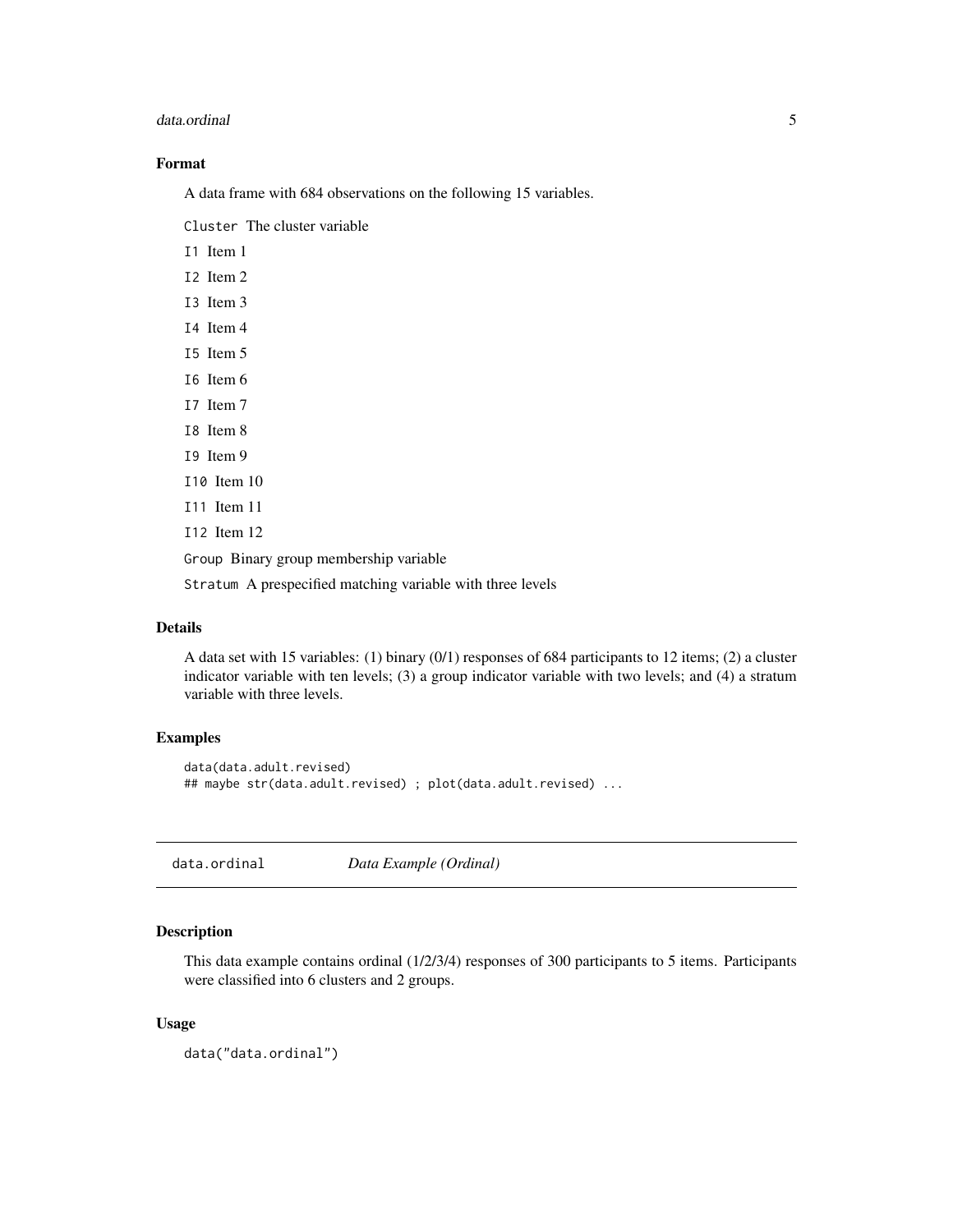### Format

A data frame with 300 observations on the following 7 variables.

Group Group membership

Cluster Cluster membership

I1 Item 1

I2 Item 2

I3 Item 3

I4 Item 4

I5 Item 5

#### Details

A data set with 7 variables: (1) ordinal (1/2/3/4) responses of 300 participants to 5 items; (2) a cluster indicator variable with six levels; and (3) a group indicator variable with two levels.

#### Examples

```
data(data.ordinal)
## maybe str(data.ordinal) ; plot(data.ordinal) ...
```
ML.DIF *Main function to compute adjusted Mantel-Haenszel statistics*

#### Description

This main function computes both unadjusted and adjusted MH statistics in the presence of clustered data based on Begg (1999) <doi:10.1111/j.0006-341X.1999.00302.x>, Begg & Paykin (2001) <doi:10.1080/00949650108812115>, and French & Finch (2013) <doi: 10.1177/0013164412472341>.

#### Usage

```
ML.DIF (Response.data, Response.code=c(0,1),Cluster, Group,
       group.names=NULL, Stratum=NULL, correct.factor=0.85,
       missing.code="NA", missing.impute="LW",
       anchor.items=NULL, purification=FALSE,
       max.iter=10, alpha = .05)
```
# Arguments

|         | Response data A scored item responses matrix in the form of matrix or data frame. This matrix<br>should not include any other variables (group, stratum, cluser, etc.). |
|---------|-------------------------------------------------------------------------------------------------------------------------------------------------------------------------|
|         | Response.code A numerical vector of all possible item responses. By default, Response.code= $c(0,1)$ .                                                                  |
| Cluster | The cluster variable. Its length should be equal to the sample size of the item                                                                                         |
|         | response matrix.                                                                                                                                                        |

<span id="page-5-0"></span>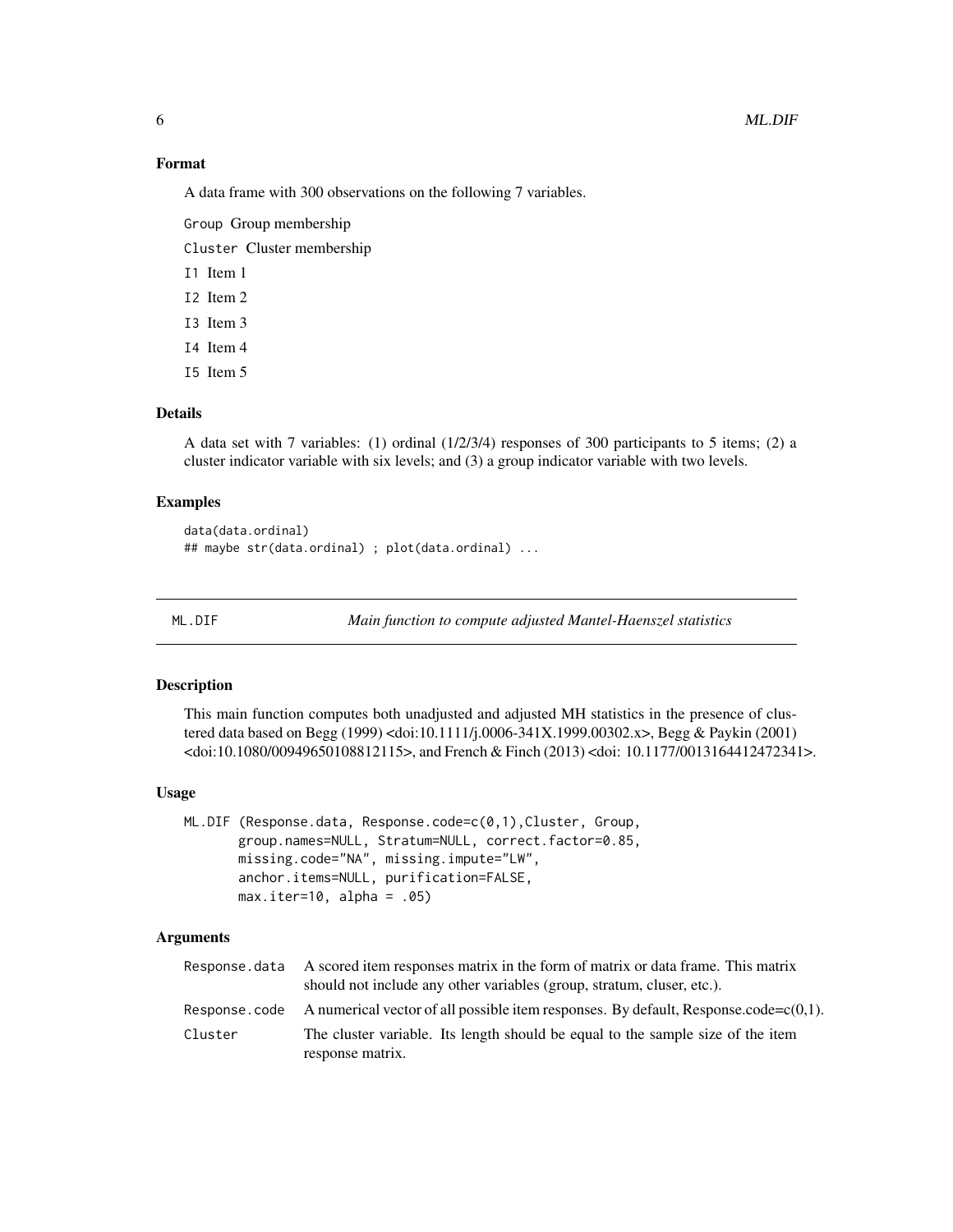| Group          | The variable of group membership (e.g., gender). Its length should be equal to<br>the sample size of the item response matrix.                                                                                                                                                                                                                                                                                                                                                           |
|----------------|------------------------------------------------------------------------------------------------------------------------------------------------------------------------------------------------------------------------------------------------------------------------------------------------------------------------------------------------------------------------------------------------------------------------------------------------------------------------------------------|
| group.names    | Names for each defined group (e.g., c('Male','Female')). This argument is<br>optional. By default, group.names=NULL. If not provided, group names of<br>"Group.1, Group.2, etc." will be automatically generated.                                                                                                                                                                                                                                                                        |
| Stratum        | The matching variable. By default, Stratum=NULL. If not provided, the ob-<br>served total score will be used.                                                                                                                                                                                                                                                                                                                                                                            |
| correct.factor | The value of adjustment applied to the adjusted MH statistic (i.e., f). The default<br>value used here is .85. The adjusted MH statistic was found to exhibit low<br>statistical power for DIF detection in some conditions. One solution to this is<br>to reduce the magnitude of f through multiplying it by the correct factor (e.g.,<br>.85, .90, .95). The value of .85 is suggested by French & Finch $(2013)$ <doi:<br>10.1177/0013164412472341&gt;.</doi:<br>                    |
| missing.code   | Indication of how missing values were defined in the data. By default, miss-<br>ing.code="NA".                                                                                                                                                                                                                                                                                                                                                                                           |
| missing.impute | The approach selected to handle missing item responses. By default, miss-<br>ing.impute="LW", indicating the list-wise deletion will be used. Other options<br>include: "PM" (person mean or row mean imputation),"IM" (item mean or col-<br>umn mean imputation), "TW" (two-way imputation), "LR" (logistic regression<br>imputation), and EM (EM imputation). Check the package "TestDataImpu-<br>tation" (https://cran.r-project.org/package=TestDataImputation) for<br>more details. |
|                | Note: If any missing data are detected on group, cluster, or stratum variables,<br>listwise deletion will be used before handling missing item responses.                                                                                                                                                                                                                                                                                                                                |
| anchor.items   | A scored item responses matrix of selected anchor items. This matrix should be<br>a subset of the response data matrix specified above. By default, anchor.items=NULL.                                                                                                                                                                                                                                                                                                                   |
| purification   | True of false argument, indicating whether purification will be used. By default,<br>purification=FALSE.<br>Note: Purification will not be applied if anchor items are specified and/or the<br>matching variable is defined.                                                                                                                                                                                                                                                             |
| max.iter       | The maximum number of iterations for purification. The default value is 10.                                                                                                                                                                                                                                                                                                                                                                                                              |
| alpha          | The alpha value used to decide on the DIF items. The default value is .05.                                                                                                                                                                                                                                                                                                                                                                                                               |

# Details

This main function computes both unadjusted and adjusted Mantel-Haenszel statistics in the presence of multilevel data.

# Value

A list of MH statistcs, contigency tables, etc.

| MH.values | Summary of estimated MH statistics and corresponding p-values. Specifically,<br>* MH unadj is the unadjusted MH test statistic.<br>* MH score is the MH statistic based on working score test (Begg, 1999).<br>* MH.GMH is the MH test statistic based on Holland & Thayer's (1998) for-<br>mula. |
|-----------|---------------------------------------------------------------------------------------------------------------------------------------------------------------------------------------------------------------------------------------------------------------------------------------------------|
|           |                                                                                                                                                                                                                                                                                                   |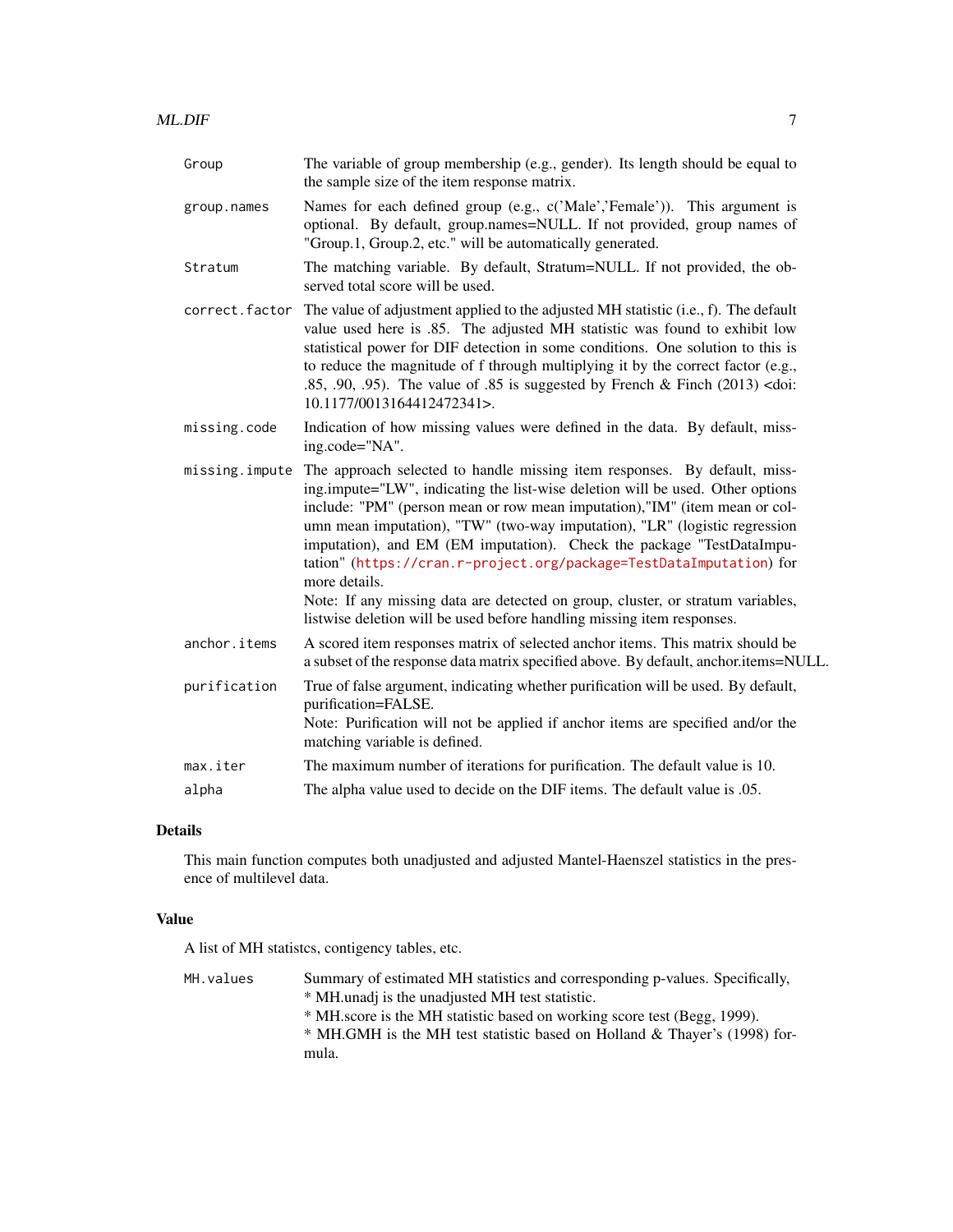| * MH. Yates is the MH. GMH statistic with Yates' correction. |
|--------------------------------------------------------------|
|--------------------------------------------------------------|

\* MH.adj is the adjusted MH statistic for clustered data;

\* f.adj is the adjustment value based on Begg (1999).

\* f.adj.correct is the product of f and the correction factor (.85, etc.).

 $*$  DIF.Item (Yes) = 1 indicates the item is flagged as a DIF item;

\* N.Valid, N.Strata, and N.Cluster refer to the sample size, number of valid stata and cluster that are used in the analysis.

#### Stratum.statistics

summary statistics for each item: n.valid.strata, n.valid.category, and also sample sizes for each stratum across items.

| c.table.list.all   |                                                                                                                                                                     |
|--------------------|---------------------------------------------------------------------------------------------------------------------------------------------------------------------|
|                    | A list that contains all contigency tables across items and strata.                                                                                                 |
| c.table.list.valid |                                                                                                                                                                     |
|                    | A list that contains only valid contigency tables across items and strata. Strata<br>that have missign item response categories or zero marginal means are removed. |
| data.out           | A cleaned data set with variables "Group", "Group.factor", "Cluster", "Stratum",<br>and all item responses (with missing data handled).                             |

#### References

Begg, M. D. (1999). "Analyzing k  $(2 \times 2)$  Tables Under Cluster Sampling." Biometrics, 55(1), 302-307. doi:10.1111/j.0006-341X.1999.00302.x.

Begg, M. D. & Paykin, A. B. (2001). "Performance of and software for a modified mantel-haenszel statistic for correlated data." Journal of Statistical Computation and Simulation, 70(2), 175-195. doi:10.1080/00949650108812115.

French, B. F. & Finch, W. H. (2013). "Extensions of Mantel-Haenszel for Multilevel DIF Detection." Educational and Psychological Measurement, 73(4), 648-671. doi:10.1177/0013164412472341.

Holland, P. W. & Thayer, D. T. (1988). "Differential item performance and the Mantel-Haenszel procedure." In H. Wainer & H. I. Braun (Eds.), Test validity (pp.129-145). Lawrence Erlbaum Associates, Inc.

#### Examples

```
#Specify the item responses matrix
data(data.adult)
Response.data<-data.adult[,2:13]
#Run the function with specifications
ML.DIF.out<-ML.DIF (Response.data, Response.code=c(0,1),Cluster=data.adult$Cluster,
Group=data.adult$Group, group.names=c('Reference','Focal'),
Stratum=NULL, correct.factor=0.85,
missing.code="NA", missing.impute="LW",
anchor.items=NULL, purification=FALSE,
max.iter=10, alpha = .05)
#Obtain results
ML.DIF.out$MH.values
ML.DIF.out$Stratum.statistics
```